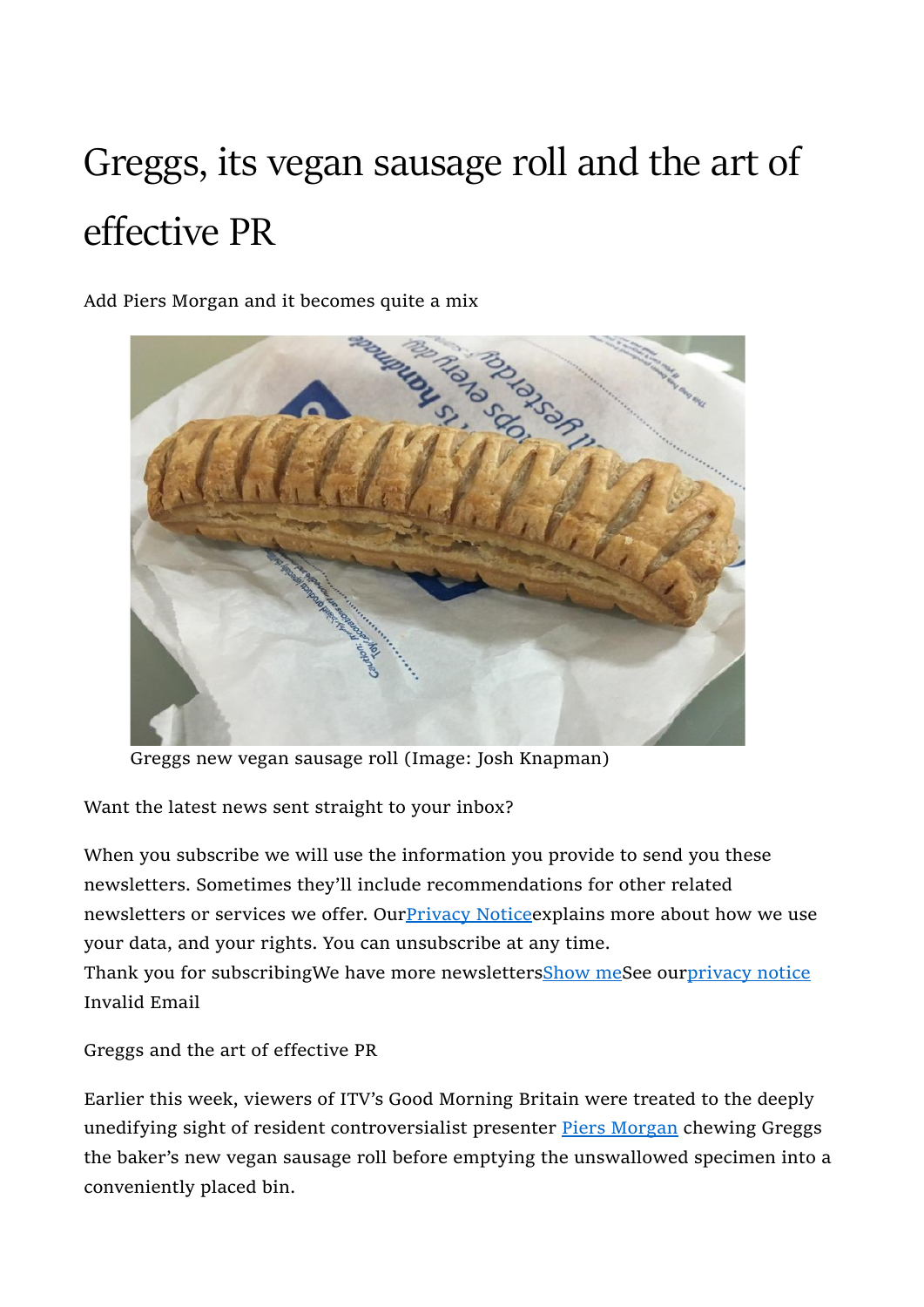What occurred was simply the latest development in what has been Morgan's campaign against Greggs' decision to launch vegan products.

On January 2, in response to a Greggs tweet introducing the pastry, Morgan himself tweeted: "Nobody was waiting for a vegan bloody sausage, you PC-ravaged clowns."

Aside from the cartoonish insult, in point of fact Morgan was wrong about nobody waiting for vegan products – Greggs' decision to create the meat free sausage roll was taken partly as a result of a petition by the organisation People for the Ethical Treatment of Animals (PETA).

As its website announced: "The people have spoken: last year, more than 20,000 of them signed PETA's petition asking for a vegan sausage roll – and Greggs listened. The most hotly anticipated launch of 2019 will mean that the skyrocketing number of vegans, vegetarians, and flexitarians around the UK will never be far from a quick and delicious plant-based snack."

For me though, and I'm well aware that by writing this piece I'm adding to the publicity that both Greggs and Morgan thrive upon, the most remarkable aspect of this whole affair has been the successful implementation of Greggs public relations strategy.

The company is well used to using controversy to positively promote its products.

In November 2017 it launched a limited edition advent calendar containing a token for a separate menu item behind each window. This soon attracted the attention of the clergy, who reacted predictably negatively to a nativity scene which saw the baby Jesus replaced by a partially chewed sausage roll.

National newspaper coverage and social media activity went into overdrive but in terms of the one thing that really matters - sales - Greggs emerged not only undamaged by the furore but actually strengthened. According to PR Week magazine, in the weeks after the hullabaloo Greggs across the country were selling out of sausage rolls.

As Mark Beaumont, executive creative director of Manchester-based agency, Dinosaur, put it - with only 1.5% of the country regularly attending church, what sales Greggs lost were dwarfed by the huge sales gains that followed the widespread national coverage.

With the launch of the vegan sausage roll, the involvement of Morgan appears to have generated interest and boosted sales.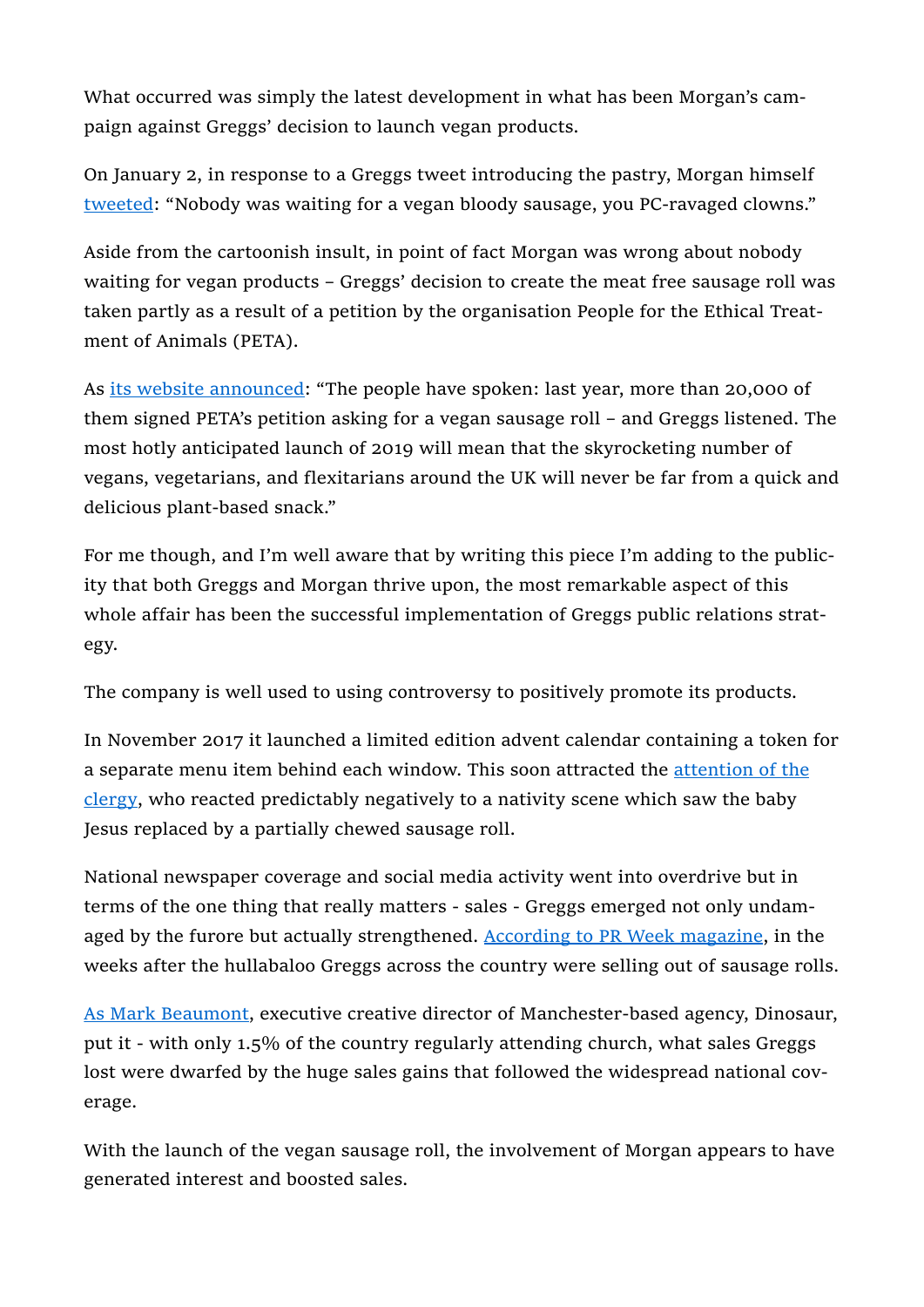When Morgan tweeted his original outrage, Greggs responded with the playful, "Oh, hello Piers, we've been expecting you" which suggested to some observers that all this was a manufactured outrage conducted with the prior collusion of both parties. A suspicion that was given credence by the fact that both Morgan and Greggs have in the recent past worked with the same PR Company, Taylor Herring.

This, however, appears to be far from the truth.

Neil Knowles, digital brand manager at Greggs, told John McCarthy at Drum magazine the campaign for the vegan sausage roll was developed by the baker's in-house marketing team and agency partners, Havas PR and Splendid Communications.

The idea was to introduce the product as "premium and desirable" and to coincide with "Veganuary" as consumers considered "new dieting and eating resolutions".

The fact that Morgan decided to voice his opposition is simply Greggs good fortune because the former editor of the Daily Mirror, if he does nothing else, guarantees publicity to whichever issue he makes his concern.

According to the Financial Times, the spats with Morgan and the reactions to an introductory video which parodies iPhone commercials (five million views and rising) vastly outstripped anything a marketing budget could buy.

Greggs' PR also targeted those that matter in the publicity game - media workers.

As Knowles told McCarthy: "The new Greggs Vegan Sausage Roll was delivered to media to allow them to taste the quality of the product, even if they'd never tried vegan food before. The feedback has spoken for itself."

In effect what Greggs did was simple enough: respond to a growing customer demand for a product it was quite capable of producing reasonably easily. The hardest part was ensuring there was enough publicity around the products' launch.

The only problem at the moment for Greggs is getting supply to meet demand. As I write, the Daily Mail is reporting that "two day-old Greggs vegan sausage rolls 'still in original packet' are being sold on eBay for £12.50" and individual consumers are reporting empty trays at numerous bakeries.

Greggs is now established as Britain's biggest bakery chain and part of the reason for their success is in the way it has adapted to diversifying customer demands.